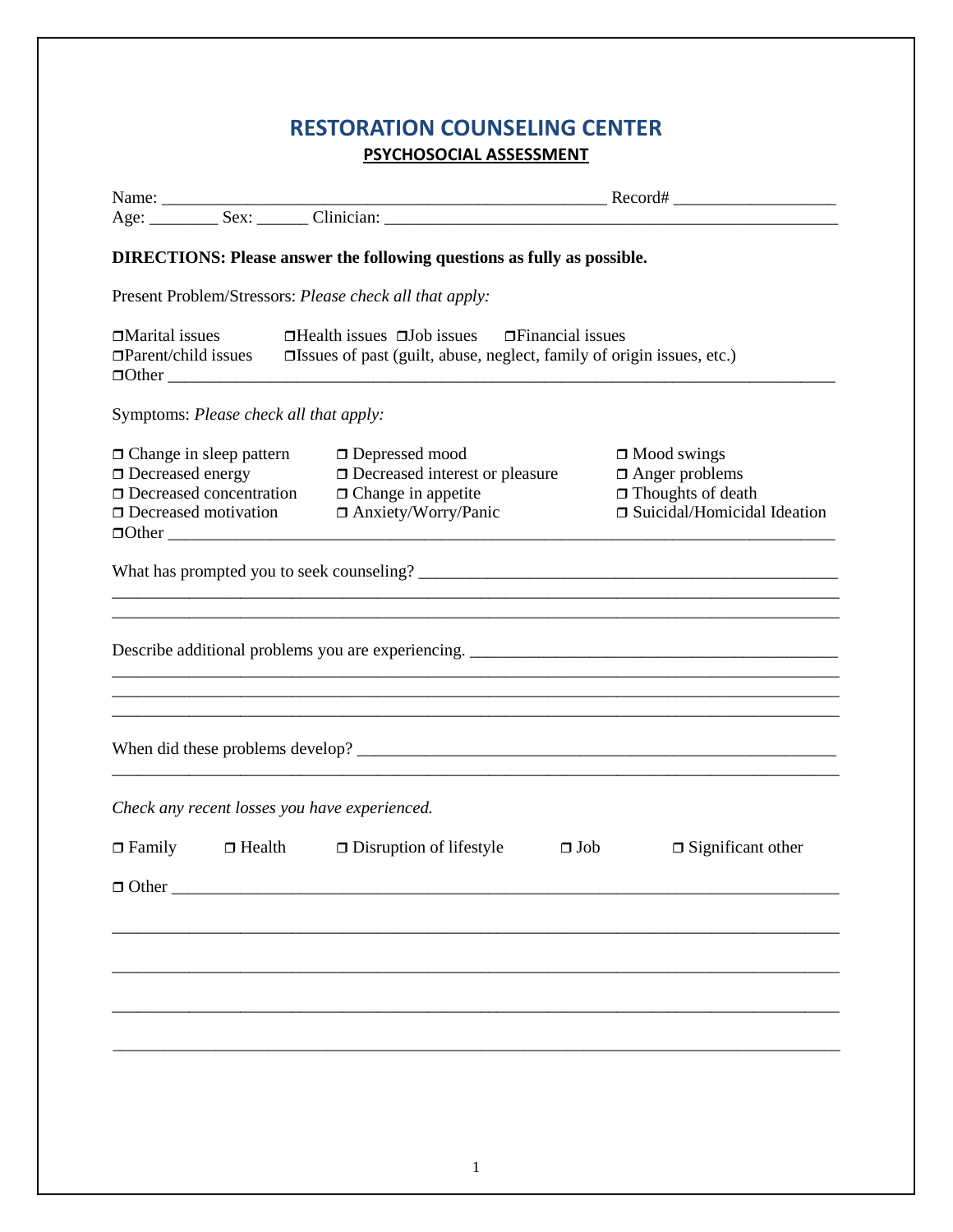## **Psychiatric History**

Have you ever had any previous outpatient counseling?  $\Box$  yes  $\Box$  no If yes, please complete information below.

| <b>Place</b> | <b>Length of Time</b> | Date(s) |
|--------------|-----------------------|---------|
|              |                       |         |
|              |                       |         |

| Have you ever been admitted to the hospital for mental health or addiction issues? $\Box$ yes $\Box$ no |                                                           |  |  |  |
|---------------------------------------------------------------------------------------------------------|-----------------------------------------------------------|--|--|--|
|                                                                                                         | Dates: $\frac{1}{\sqrt{1-\frac{1}{2}} \cdot \frac{1}{2}}$ |  |  |  |
|                                                                                                         |                                                           |  |  |  |
| Have you ever received a psychiatric diagnosis? $\Box$ yes $\Box$ no If yes, please explain.            |                                                           |  |  |  |
| Do you feel medications you have been on, past or present, have been effective?                         | $\Box$ yes<br>$\Box$ no                                   |  |  |  |
|                                                                                                         |                                                           |  |  |  |
| List all medications you have taken in the past for anxiety, depression, and/or sleep.                  |                                                           |  |  |  |

\_\_\_\_\_\_\_\_\_\_\_\_\_\_\_\_\_\_\_\_\_\_\_\_\_\_\_\_\_\_\_\_\_\_\_\_\_\_\_\_\_\_\_\_\_\_\_\_\_\_\_\_\_\_\_\_\_\_\_\_\_\_\_\_\_\_\_\_\_\_\_\_\_\_\_\_\_\_\_\_\_\_\_\_

## **Medical Information**

| How would you describe your current condition of health?                             |  |  |  |  |  |
|--------------------------------------------------------------------------------------|--|--|--|--|--|
| Do you have any disabilities and/or disorders? $\Box$ yes $\Box$ no If yes, explain. |  |  |  |  |  |

Explain any special adjustments needed for the disability or disorder: \_\_\_\_\_\_\_\_\_\_\_\_\_\_\_\_\_\_\_\_\_\_\_\_\_\_\_\_

Are you currently on any medication?  $\Box$  yes  $\Box$  no If yes, please complete the information below.

| Name of medication | <b>Dosage/Frequesncy</b> | <b>Prescribing Physician</b> |
|--------------------|--------------------------|------------------------------|
|                    |                          |                              |
|                    |                          |                              |
|                    |                          |                              |
|                    |                          |                              |

Are you allergic to any medications or have you ever had an adverse reaction to medication? q yes q no If yes, please list: \_\_\_\_\_\_\_\_\_\_\_\_\_\_\_\_\_\_\_\_\_\_\_\_\_\_\_\_\_\_\_\_\_\_\_\_\_\_\_\_\_\_\_\_\_\_\_\_\_\_\_\_\_\_\_\_\_\_\_\_\_\_\_\_\_\_\_\_\_\_

\_\_\_\_\_\_\_\_\_\_\_\_\_\_\_\_\_\_\_\_\_\_\_\_\_\_\_\_\_\_\_\_\_\_\_\_\_\_\_\_\_\_\_\_\_\_\_\_\_\_\_\_\_\_\_\_\_\_\_\_\_\_\_\_\_\_\_\_\_\_\_\_\_\_\_\_\_\_\_\_\_\_\_\_\_

\_\_\_\_\_\_\_\_\_\_\_\_\_\_\_\_\_\_\_\_\_\_\_\_\_\_\_\_\_\_\_\_\_\_\_\_\_\_\_\_\_\_\_\_\_\_\_\_\_\_\_\_\_\_\_\_\_\_\_\_\_\_\_\_\_\_\_\_\_\_\_\_\_\_\_\_\_\_\_\_\_\_\_\_\_ \_\_\_\_\_\_\_\_\_\_\_\_\_\_\_\_\_\_\_\_\_\_\_\_\_\_\_\_\_\_\_\_\_\_\_\_\_\_\_\_\_\_\_\_\_\_\_\_\_\_\_\_\_\_\_\_\_\_\_\_\_\_\_\_\_\_\_\_\_\_\_\_\_\_\_\_\_\_\_\_\_\_\_\_\_

| Has it been more than a year since your last physical exam, including blood tests? $\Box$ yes $\Box$ no |  |
|---------------------------------------------------------------------------------------------------------|--|
| Have you ever had an abortion? $\Box$ yes $\Box$ no                                                     |  |
| <i>Males:</i> Has a child of yours ever been aborted? $\Box$ yes $\Box$ no                              |  |
| Do you have allergies? $\Box$ yes $\Box$ no If yes, explain.                                            |  |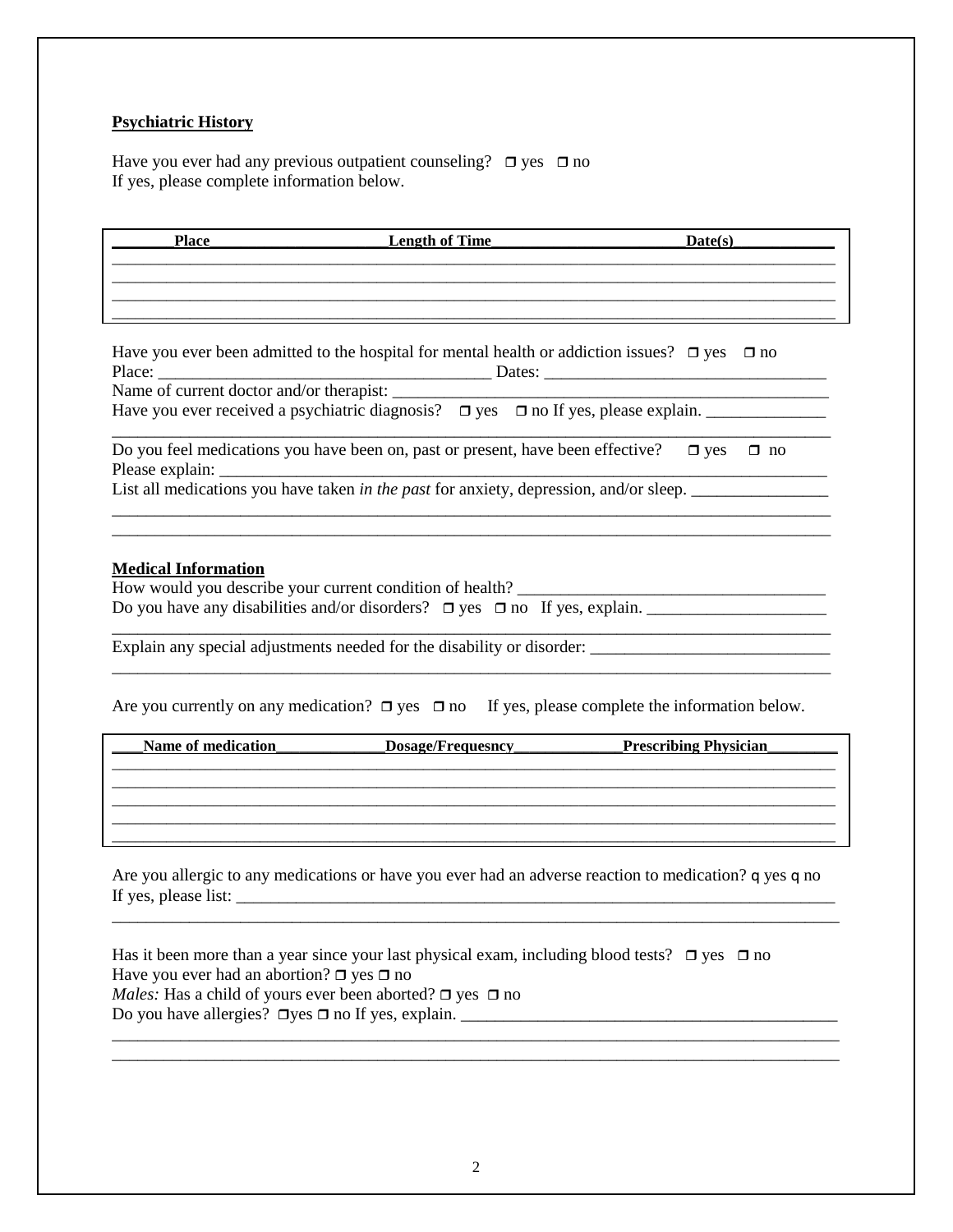List any previous health problems, operative procedures, and medical hospitalizations.

| Problem | Date | Treatment |  |
|---------|------|-----------|--|
|         |      |           |  |
|         |      |           |  |
|         |      |           |  |

## **Substance Use History**

Describe your current usage, or usage within the past year ( *includes alcohol, any illegal drugs, caffeine and tobacco*).

# **Family alcohol/drub abuse history:**

- 
- 
- 
- $\Box$  Sibling (s)  $\Box$  Children
- $\Box$  Other

#### **Treatment History:**

- 
- 
- $\Box$  12-Step Program (ages)  $\_\_\_\_\_\_\$

#### **Substance use:** *(Complete all that apply)*

 $\Box$  Mother  $\Box$  Mother  $\Box$  Uncle (s) / Aunt (s)  $\Box$  Spouse/Significant (s)  $\Box$  Spouse/Significant other

 $\Box$  Stepparent/live-in

- 
- Outpatient (ages) \_\_\_\_\_\_\_\_\_\_\_\_\_\_\_\_\_\_\_\_\_ Stop on own (ages) \_\_\_\_\_\_\_\_\_\_\_\_\_\_\_\_\_\_\_\_\_\_\_\_\_\_\_
- Inpatient (ages) \_\_\_\_\_\_\_\_\_\_\_\_\_\_\_\_\_\_\_\_\_\_ Other (ages) \_\_\_\_\_\_\_\_\_\_\_\_\_\_\_\_\_\_\_\_\_\_\_\_\_\_\_\_\_\_\_\_\_

#### **CURRENT USE**

|   |                             | First use Age Last use Age (Yes/No) Frequency Amount                                                                 |  |  |
|---|-----------------------------|----------------------------------------------------------------------------------------------------------------------|--|--|
| □ | Alcohol                     |                                                                                                                      |  |  |
| ◘ | Amphetamines/Speed          |                                                                                                                      |  |  |
| □ | Anti-Anxiety                |                                                                                                                      |  |  |
| □ | Barbiturates/Sedatives      |                                                                                                                      |  |  |
| □ | Caffeine                    |                                                                                                                      |  |  |
| □ | Cocaine                     |                                                                                                                      |  |  |
| □ | Crack Cocaine               |                                                                                                                      |  |  |
| ◻ | Hallucinogens (e.g., LSD)   | <u> 2000 - 2000 - 2000 - 2000 - 2000 - 2000 - 2000 - 2000 - 2000 - 2000 - 2000 - 2000 - 2000 - 2000 - 2000 - 200</u> |  |  |
| □ | Heroin                      |                                                                                                                      |  |  |
| □ | Inhalants (e.g., glue, gas) |                                                                                                                      |  |  |
| ◻ | Marijuana or Hashish        |                                                                                                                      |  |  |
| ⊓ | Methadone                   |                                                                                                                      |  |  |
| □ | Nicotine/Cigarettes         |                                                                                                                      |  |  |
| ⊓ | <b>PCP</b>                  |                                                                                                                      |  |  |
| □ | Prescription                |                                                                                                                      |  |  |
| □ | Sleeping Pills              |                                                                                                                      |  |  |
| ◘ | More than 1 substance       |                                                                                                                      |  |  |
|   |                             |                                                                                                                      |  |  |

#### **Issues Related to Substance Use:** *(Check all that apply)*

- 
- 
- 
- 
- 
- $\square$  Loss of control amount used  $\Box$  Medical Conditions
- **D** Overdose
- Other \_\_\_\_\_\_\_\_\_\_\_\_\_\_\_\_\_\_\_\_\_\_\_\_\_\_\_\_\_\_\_\_\_\_\_\_\_\_\_\_\_\_\_\_\_\_\_\_\_\_\_\_\_\_\_\_\_\_\_\_\_\_\_\_\_\_\_\_\_\_\_\_\_\_\_\_\_\_\_\_\_\_
- $\Box$  Relationship Conflicts
- $\Box$  Assaults  $\Box$  Seizures  $\Box$  Seizures  $\Box$  Seizures  $\Box$  Seizures  $\Box$  Seizures  $\Box$  Seep Dis
- $\begin{array}{ccc}\n\square & \text{Binges} \\
\square & \text{Blackouts}\n\end{array}$   $\begin{array}{ccc}\n\square & \text{Sleep Disturbance} \\
\square & \text{Suicial Impulse}\n\end{array}$ 
	-
- $\Box$  Blackouts  $\Box$  Suicidal Impulse  $\Box$  Suicidal Impulse  $\Box$  Suicidal Impulse □ Hangovers □ Tolerance Changes<br>□ Job Loss □ Withdrawal Sympte
	- $\hfill\Box$  Withdrawal Symptoms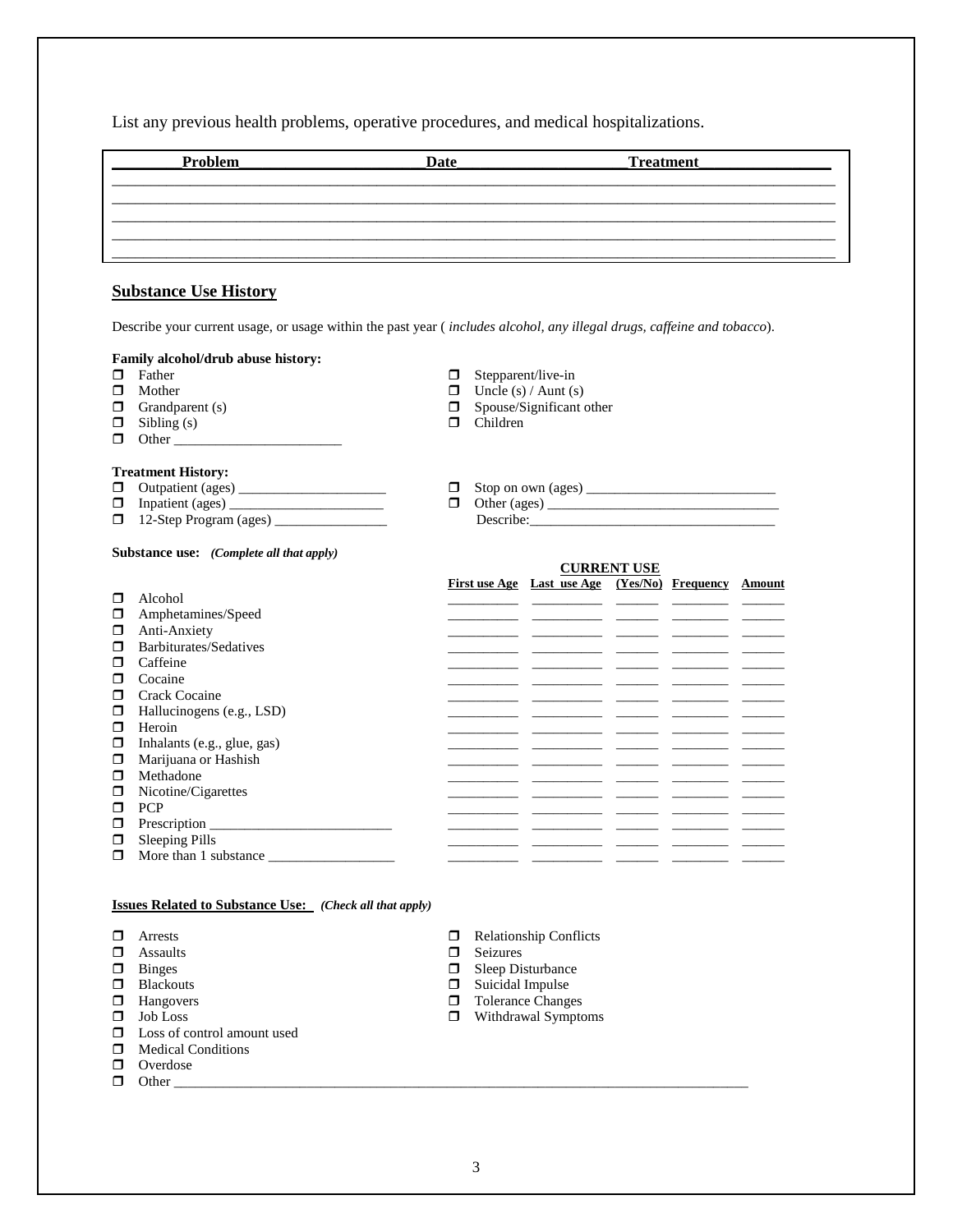## **Nutrition**

| Do you feel you have balanced, healthy eating patterns?      | $\Box$ yes | $\square$ no |
|--------------------------------------------------------------|------------|--------------|
| Do you have a lot of concerns about your weight and shape?   | $\Box$ ves | $\Box$ no    |
| Do you often eat out of depression, boredom, anger?          | $\Box$ ves | $\Box$ no    |
| Do you ever binge eat or fear losing control of your eating? | $\Box$ ves | $\Box$ no    |
| Do you ever self-induce vomiting?                            | $\Box$ yes | $\Box$ no    |

How do you feel about eating with others in a group? \_\_\_\_\_\_\_\_\_\_\_\_\_\_\_\_\_\_\_\_\_\_\_\_\_\_\_\_\_\_\_\_\_\_\_\_\_\_\_\_

Do you use laxatives, diuretics (water pills), or diet medications to control your weight?  $\Box$  yes  $\Box$  no Do you or others believe you exercise excessively?  $\Box$  yes  $\Box$  no

## **Legal History** *Please explain all that apply.*

## **Developmental History**

List members of your family of origin and comment on how you go along with each one.

| <b>Name</b> | Relationship | <b>Comment</b> |  |
|-------------|--------------|----------------|--|
|             |              |                |  |
|             |              |                |  |
|             |              |                |  |
|             |              |                |  |
|             |              |                |  |
|             |              |                |  |

What was your birth order? I was the \_\_\_\_\_ of \_\_\_\_\_ children. Who primarily raised you? \_\_\_\_\_\_\_\_\_\_\_ How would you describe your childhood?  $\Box$  Traumatic  $\Box$  Painful  $\Box$  Uneventful  $\Box$  Good  $\Box$  Happy What were you like as a child (include friends, school, hobbies, and personality)?

\_\_\_\_\_\_\_\_\_\_\_\_\_\_\_\_\_\_\_\_\_\_\_\_\_\_\_\_\_\_\_\_\_\_\_\_\_\_\_\_\_\_\_\_\_\_\_\_\_\_\_\_\_\_\_\_\_\_\_\_\_\_\_\_\_\_\_\_\_\_\_\_\_\_\_\_\_\_\_\_\_\_\_\_ \_\_\_\_\_\_\_\_\_\_\_\_\_\_\_\_\_\_\_\_\_\_\_\_\_\_\_\_\_\_\_\_\_\_\_\_\_\_\_\_\_\_\_\_\_\_\_\_\_\_\_\_\_\_\_\_\_\_\_\_\_\_\_\_\_\_\_\_\_\_\_\_\_\_\_\_\_\_\_\_\_\_\_\_ \_\_\_\_\_\_\_\_\_\_\_\_\_\_\_\_\_\_\_\_\_\_\_\_\_\_\_\_\_\_\_\_\_\_\_\_\_\_\_\_\_\_\_\_\_\_\_\_\_\_\_\_\_\_\_\_\_\_\_\_\_\_\_\_\_\_\_\_\_\_\_\_\_\_\_\_\_\_\_\_\_\_\_\_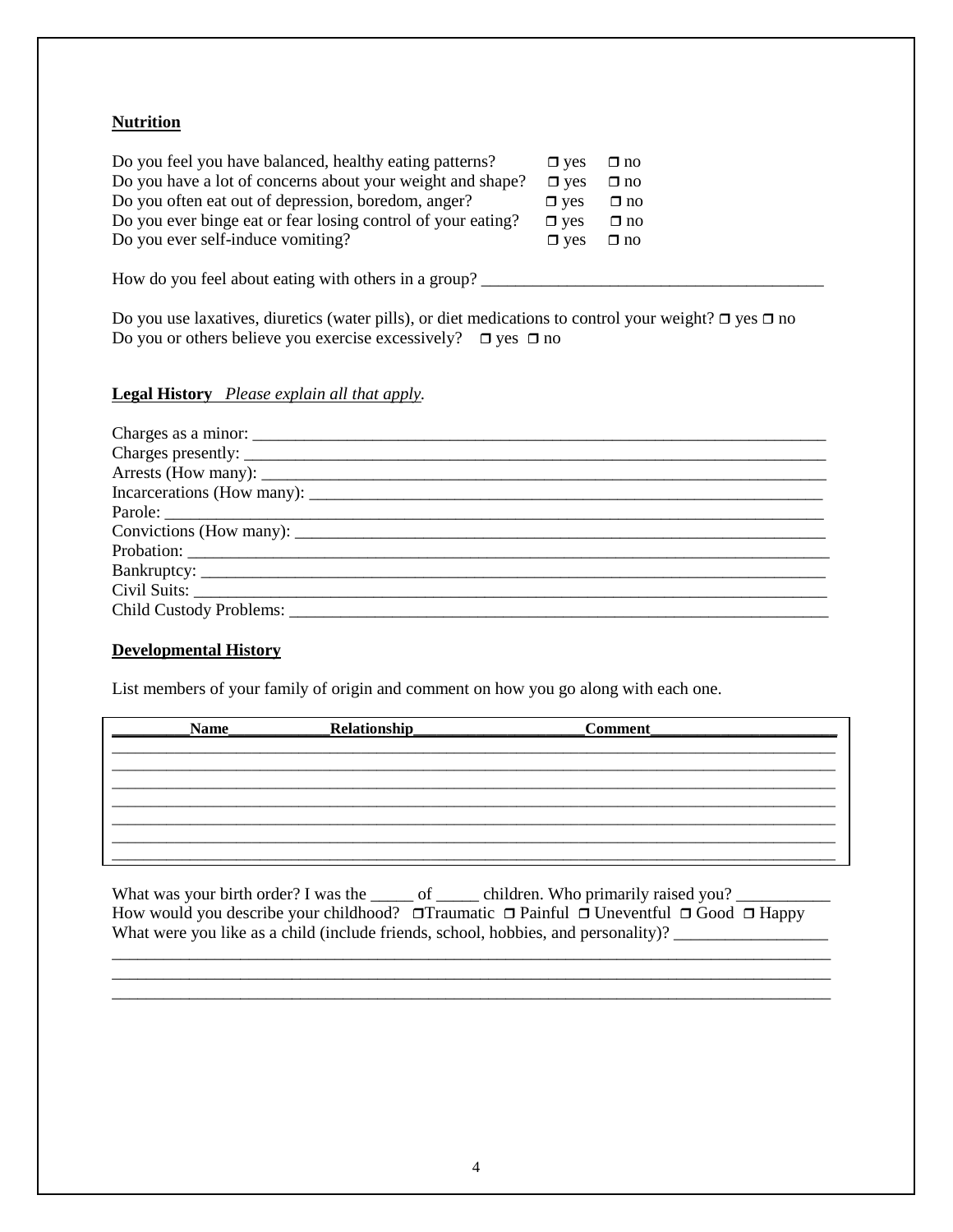Did you have any unusual or traumatic experiences as a child?

| Date<br>Age                                                                                                                                                          |                                                                                                                                     | Event           |                                                                                                                |  |
|----------------------------------------------------------------------------------------------------------------------------------------------------------------------|-------------------------------------------------------------------------------------------------------------------------------------|-----------------|----------------------------------------------------------------------------------------------------------------|--|
|                                                                                                                                                                      |                                                                                                                                     |                 |                                                                                                                |  |
|                                                                                                                                                                      |                                                                                                                                     |                 |                                                                                                                |  |
|                                                                                                                                                                      |                                                                                                                                     |                 |                                                                                                                |  |
| Have you ever been the recipient of unwanted sexual acts? $\Box$ yes $\Box$ no<br>Have you ever been the victim of abuse, neglect, or violence? $\Box$ yes $\Box$ no |                                                                                                                                     |                 |                                                                                                                |  |
|                                                                                                                                                                      |                                                                                                                                     |                 |                                                                                                                |  |
|                                                                                                                                                                      |                                                                                                                                     |                 | Have you ever been the perpetrator of abuse, neglect, or violence towards another person? $\Box$ yes $\Box$ no |  |
| What is your sexual orientation?<br>$\Box$ Heterosexual $\Box$ Homosexual<br>$\Box$ Bisexual                                                                         |                                                                                                                                     |                 |                                                                                                                |  |
| <b>Living Arrangements</b>                                                                                                                                           |                                                                                                                                     |                 |                                                                                                                |  |
| $\Box$ Satisfactory? $\Box$ Unsatisfactory?<br>With whom are you living?                                                                                             | $\overline{\phantom{a}}$                                                                                                            |                 |                                                                                                                |  |
| <b>Social Relationships/Support System</b>                                                                                                                           |                                                                                                                                     |                 |                                                                                                                |  |
| Who can you count on for support? Check as many as apply.<br>$\Box$ Parents<br>$\Box$ Pastor<br><b>Order Community Services</b>                                      | $\Box$ Spouse $\Box$ Siblings $\Box$ Extended Family<br>$\Box$ Co-worker $\Box$ Neighbor(s) $\Box$ Close Friend<br>$\Box$ Therapist | □Medical Doctor | $\Box$ Church<br>$\Box$ Employer<br>□Self-help Group                                                           |  |
|                                                                                                                                                                      |                                                                                                                                     |                 |                                                                                                                |  |
| <b>Marital History</b> (if applicable)                                                                                                                               |                                                                                                                                     |                 |                                                                                                                |  |
|                                                                                                                                                                      |                                                                                                                                     |                 | What is your perception of your current marriage (include communication patterns, problems, sexual             |  |
|                                                                                                                                                                      |                                                                                                                                     |                 |                                                                                                                |  |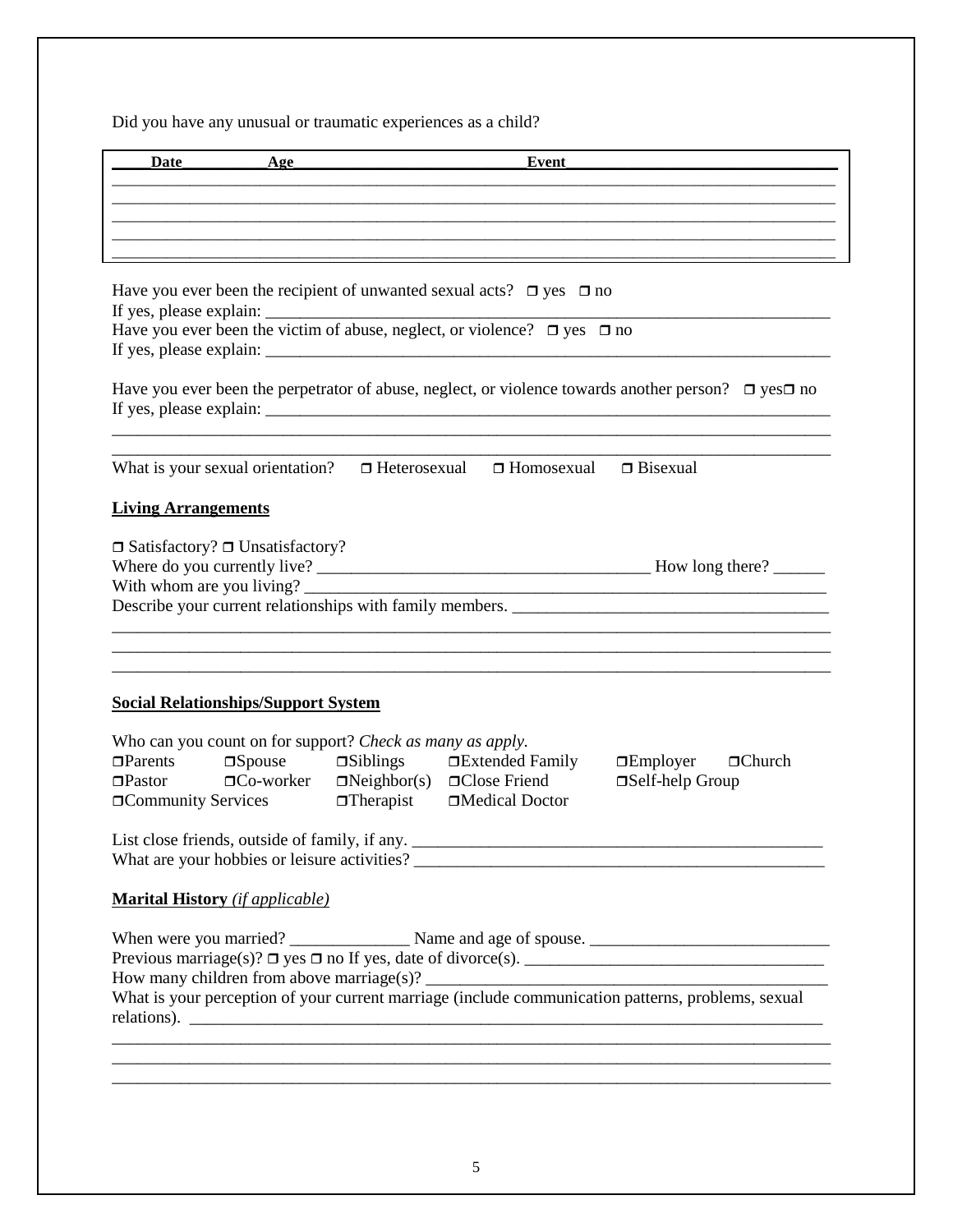List names and ages of children. How do you get along with each one?

| <b>Name</b>                                                                                | Age | Comment                                                                                                          |  |
|--------------------------------------------------------------------------------------------|-----|------------------------------------------------------------------------------------------------------------------|--|
|                                                                                            |     |                                                                                                                  |  |
|                                                                                            |     |                                                                                                                  |  |
|                                                                                            |     |                                                                                                                  |  |
|                                                                                            |     |                                                                                                                  |  |
| <b>Financial Situation</b>                                                                 |     |                                                                                                                  |  |
|                                                                                            |     |                                                                                                                  |  |
|                                                                                            |     |                                                                                                                  |  |
|                                                                                            |     |                                                                                                                  |  |
| <b>Religious/Cultural Factors</b>                                                          |     |                                                                                                                  |  |
|                                                                                            |     |                                                                                                                  |  |
|                                                                                            |     |                                                                                                                  |  |
|                                                                                            |     |                                                                                                                  |  |
|                                                                                            |     |                                                                                                                  |  |
|                                                                                            |     |                                                                                                                  |  |
| Do you currently attend church, synagogue, mosque, or other religious services? $\Box$ yes |     | $\Box$ no                                                                                                        |  |
| Describe your relationship with God.                                                       |     |                                                                                                                  |  |
|                                                                                            |     |                                                                                                                  |  |
|                                                                                            |     |                                                                                                                  |  |
|                                                                                            |     |                                                                                                                  |  |
|                                                                                            |     |                                                                                                                  |  |
|                                                                                            |     |                                                                                                                  |  |
| religion or ethnic/cultural background.                                                    |     | Please list any issues ( <i>positive or negative</i> ) which are important or may have affected you in regard to |  |
|                                                                                            |     |                                                                                                                  |  |
|                                                                                            |     |                                                                                                                  |  |
|                                                                                            |     |                                                                                                                  |  |
|                                                                                            |     |                                                                                                                  |  |
|                                                                                            |     | Highest grade level achieved. ___________ What type of grades did you make? _______________________              |  |
|                                                                                            |     |                                                                                                                  |  |
|                                                                                            |     |                                                                                                                  |  |
|                                                                                            |     |                                                                                                                  |  |
| <b>Work Adjustment History</b>                                                             |     |                                                                                                                  |  |
|                                                                                            |     |                                                                                                                  |  |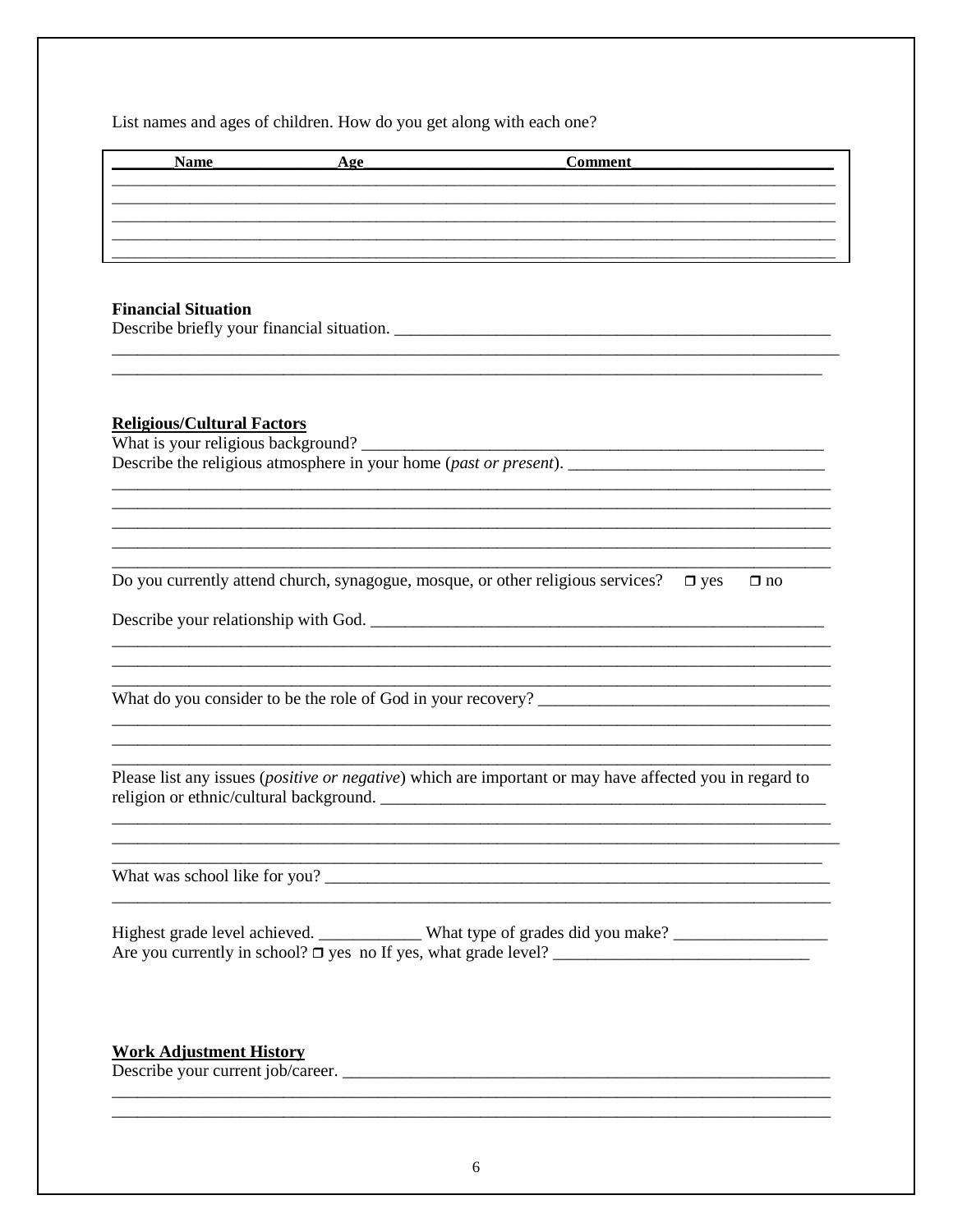Would you enjoy doing this job on a long-term basis? 

Describe your relationship with co-workers.

Describe your job performance.

Have you ever been fired or laid-off?  $\Box$  yes  $\Box$  no If yes, explain.

### **Military History**

List branch, dates, and duties.

#### Family

Would it be beneficial for any member(s) of your family/legal guardian to be involved in your treatment? 

May we contact any of the persons you have mentioned above for their input and involvement in your care? 

 $\Box$  no

What is your family/legal guardian's perception of your difficulties? \_\_\_\_\_\_\_\_\_

#### **Miscellaneous**

Are there any other things that would be helpful for us to know about you?